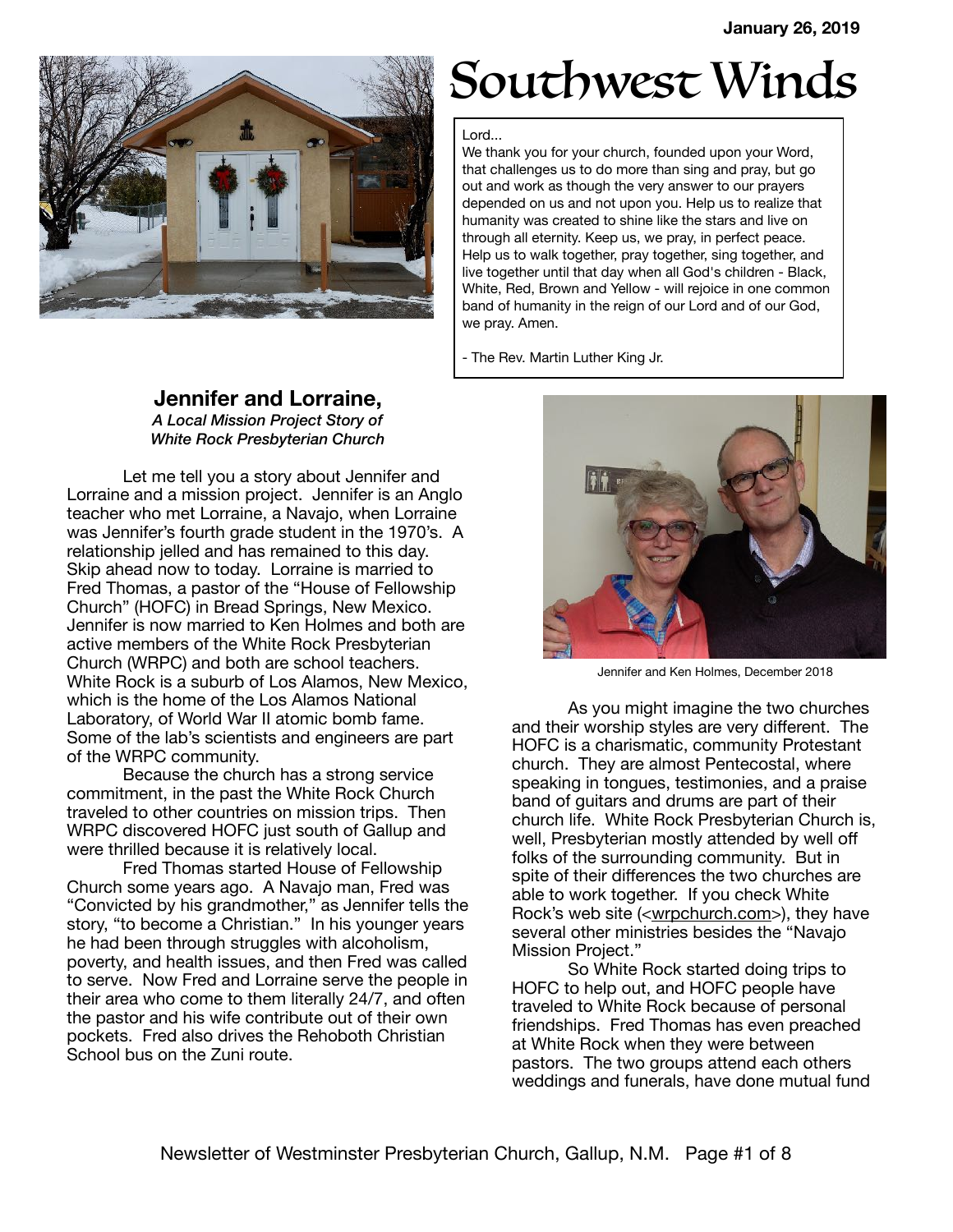raisers, and so have become partners, and the ties have grown stronger with time.

White Rock Presbyterian's first mission trip to HOFC was in 2008. Twenty people were involved in tearing down an older building. This turned out to be quite hard labor. HOFC now has their own church building with electricity, but not running water. Jennifer told about how the church building was not entirely on the church's property, so the community jacked up the building and moved it, to avoid having to tear down their church.

The story takes a turn when tragedy struck on the 2017 mission trip. George Callaghan, the WRPC Clerk of Session, suddenly died while working on the project. Jennifer told how our own Lorelei Kay came and offered aid and comfort at the time. Jean Callaghan, George's widow, came up with the idea of a sewing workshop and led the 2018 project utilizing our facility for space. There were 12 participants who worked to make curtains for their church. Each participant was then given a gift card so that they could buy material for their own curtains. The project now has 10 sewing machines and the plan is to make Blue Bird Flour aprons out of the flour sac material.

Other WRPC Navajo Mission projects are the Tool Belt Initiative, a scholarship project called "Julie's Helpers" to give support to Navajo women attending college in New Mexico, (<http[:julieshelpers.com](http://julieshelpers.com)>), the Chimney Kit Project, a wheel chair ramp project, and a skills training project.

The Navajo church is an unincorporated community church with no affiliations, perhaps because of lingering skepticism stemming from toxic missionary activities in the past. Jennifer said that in order to raise money they had to form some form of non-profit entity. "Our Fathers's Business" became a reality after many meetings, much talking, and creating a set of bylaws and a mission statement for this non-profit. In Navajo it is called Nihitaa' Binaanish. Jennifer admits that this is not a good marketing name, but it is important to pastor Thomas. The purpose is for self-help by connecting the two cultures and the two worlds. They have received grants from the PCUSA and the Presbytery of Santa Fe which came from unassigned funds designated to help Navajos. You can see more information about NiHitaa' Binaanish, Our Father's Business, at https://binaanish.weebly.com/.

Jennifer, Ken, and I then began to talk about Native American ways compared to modern

American culture. Jennifer used to attend the Zuni Christian Reformed Church, and has listened to Mark Charles talk about the Doctrine of Discovery. Some basic lessons learned have been about living on Navajo Time, and circular rather than linear thinking. To western, middle class people poverty is a very complex issue that we really do not understand, although so many of us think that there should be a solution.

The project has grown, and is becoming known in the community, said Jennifer. NiHitaa' Binaanish, Our Father's Business now gets referrals from the chapter house to supervise college students on their winter break, or to do service work in the community. The McKinley County Court System needs to order community service through a registered organization, which Nihitaa' Binaanish, Our Father's Business is. The hope now is to be able to hire a director. There are five on the board of directors for this 501(c)(3) organization, and the meetings are public and transparent.

Jennifer and Ken are engaging as well as energetic. As I listened to them talk, I wondered if Westminster could have a role in this project. We have already donated a needed space for a sewing project. We are close to Bread Springs and could be some sort of stepping stone or helper in these interesting and very useful efforts. Ken and Jennifer said that the long term relationship has been stimulating, daunting, and they have made a lot of mistakes. But is it ultimately joyful and fulfilling work. Progress is not linear, and this is very much doing the Lord's work.

John Mezoff interviewed Ken and Jennifer Holmes at Westminster Presbyterian Church, Gallup, on December 2, 2018 after they attended a Sunday morning service and Potluck.

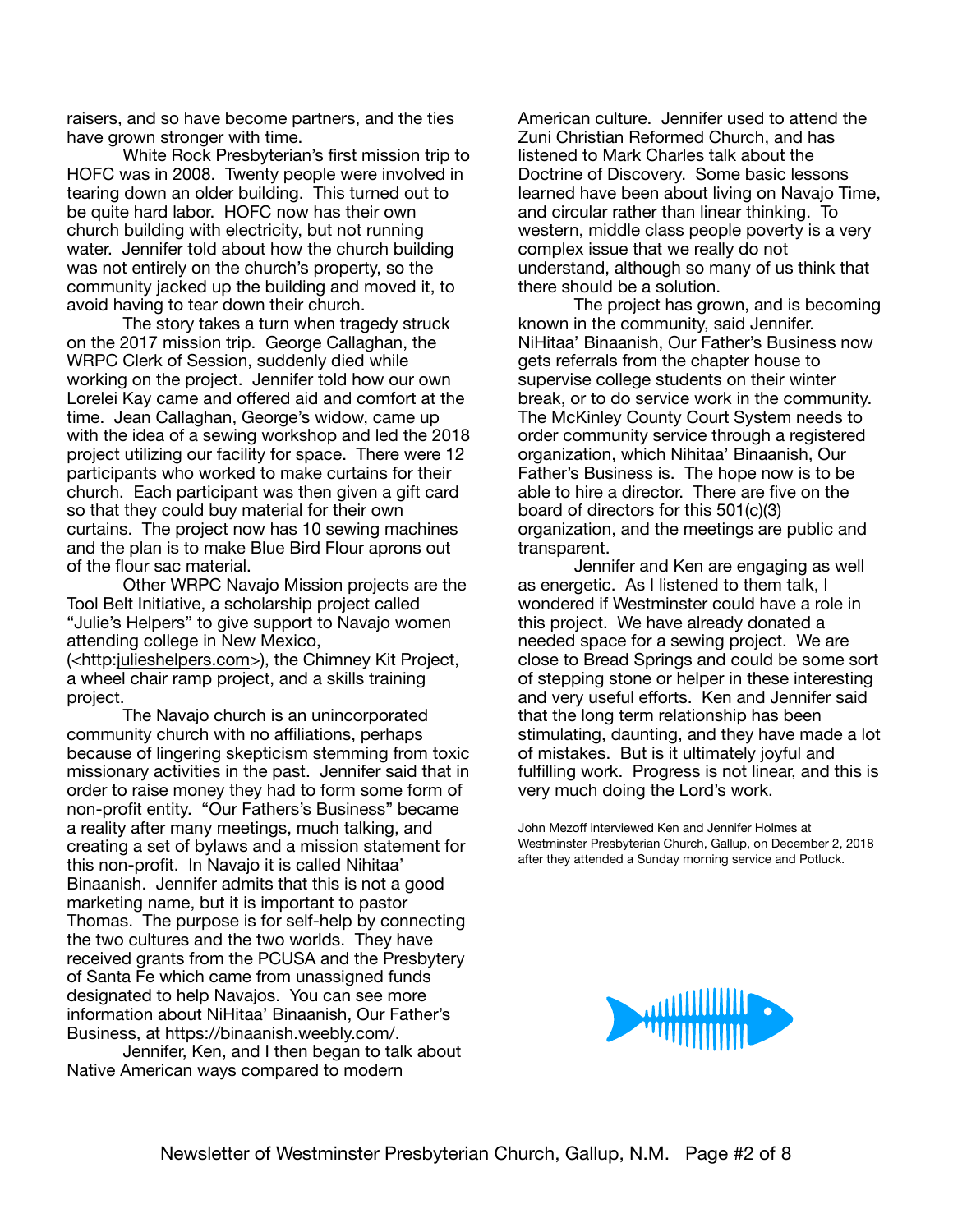## **From Pastor Lorelei**

Dear WPC Family,

The work of restructuring moves forward! We have had good participation for our new teams: Worship & Education; Outreach, Mission & Caregiving; Property & Finance. This week, Session and the Vision Team will meet and part of our agenda is to share how we see the process going. Thank you to everyone who has already signed up for specific teams - if you haven't, please add your name to the large chart in the sanctuary.

You will receive an email with a sign-up for your offering of time and skills. Please let us know as soon as you can the specific activities you would like to participate in. You will receive a 'job description' for the activities you have signed up for. We have tried to break them into manageable parts, and to give a clear idea of what each activity entails. We hope this will encourage you to join in the life of the church in a way that excites you! We will also be posting the information on our website, so you can review activities at any time. Of course, if you have any questions, please don't hesitate to call/text/email me!

 Just last night we had the first gathering for our four-part study of privilege. Twenty-three people attended! We continue to provide a safe place for our community to have difficult conversations, a place where people can challenge themselves and grow in both their personal and spiritual life. Please take advantage of these opportunities! The comment I hear most often from people who do is that they were tired at the end of a long day and didn't think they would enjoy another activity, but they found it energized and encouraged them, and they were happy they had come.

 I would also like to ask you to continue the discipline of praying for the life of our church, and for our part in making the hope of God visible in our community. At 7:00 each evening, please take just a few minutes to pray. When we pray together as the Body of Christ, it strengthens us and helps to give us direction. See how far we have come in the last two years - I believe this is the result of faithful prayer, which is the beginning point for the faithful work which has been done.

 So many things are happening at WPC. There is great excitement and there are also challenges ahead. In her book Mindset: The New Psychology of Success: How We Can Learn to Fulfill Our Potential, Carol S. Dweck points out that a "growth mindset" takes the attitude that challenges (and even mistakes) are great opportunities for learning. Think of the first disciples, and all they had to learn! They certainly made mistakes. Peter seems to have taken the lead in that, and was even reprimanded by Jesus for a few, but in the end he learned the most valuable lesson of all - that to love God's people is to love Godself.

Thank you for being a family of learners! Blessings, Pastor Lorelei

-- Rev. Lorelei Kay Westminster Presbyterian Church 151 State Highway 564, Gallup, NM Church Email: [wpcgallup.org](http://wpcgallup.org/) Church Phone: 505.905.3247 [www.wpcgallup.org](http://www.galluppresbyterian.org/)

**NEW BOOK STUDY IN FEBRUARY** ----- Join us for a book study/ discussion group on **"The Great Divorce"** by C.S. Lewis this February (4 weeks). If you aren't familiar with the book, don't be fooled by the title. This entertaining parable explores issues of grace, judgement, and religion, and is less than 150 pages. You can buy the book used, new, or on Kindle for around \$10 - \$13 on Amazon or [Thriftbooks.com](http://thriftbooks.com/). This book has been around a while, so you might know someone who can lend you their copy. We will be meeting from 4:00 – 5:30 pm Sunday evenings at Lorelei's house. February 3, 10, 17, and 24. Contact Juliana if you plan to attend or if you have questions at (616) 502-9681 or [Juliana.networking@gmail.com](mailto:Juliana.networking@gmail.com).

### **Study on Privilege and Race**

Friday Nights – Potluck and Discussion (6:30 pm)

February 1: discussion of the book "**Waking Up White"** by Debby Irving [ISBN 978-0-9913313-0-7], chapters 1-3 at Pastor Lorelei's home (509 Cactus Road) February 8: Waking Up White, chapters 4-6 February 15: Waking Up White, chapters 7-9 Please call Pastor Lorelei to RSVP, sign up for the potluck, or for more information! (505) 290-5357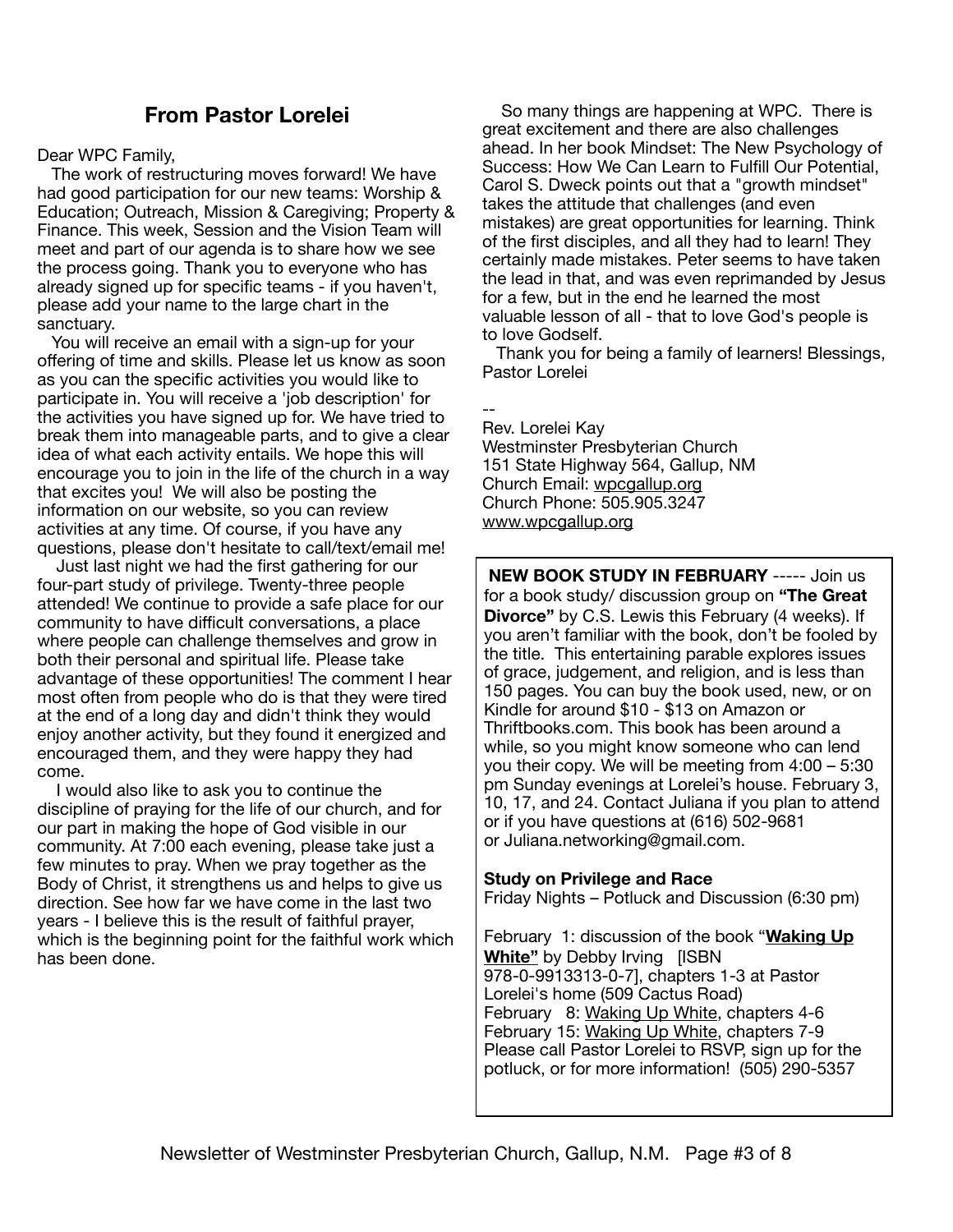## **Around the Church at Christmas Time:**



**Loren Omoth**  Loren played the organ for our service December 9, and we are looking forward to having him as one of our regular musicians.







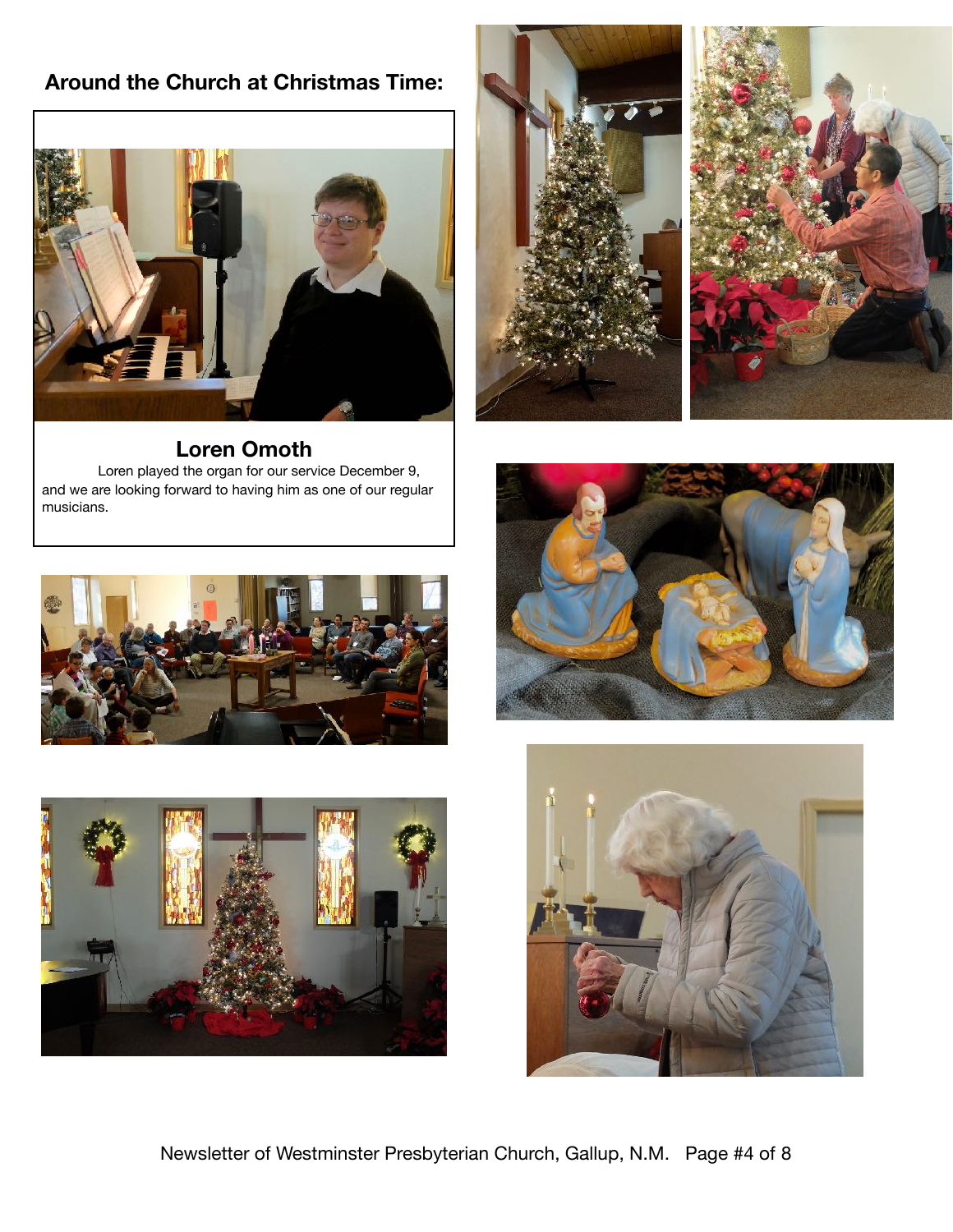











Newsletter of Westminster Presbyterian Church, Gallup, N.M. Page #5 of 8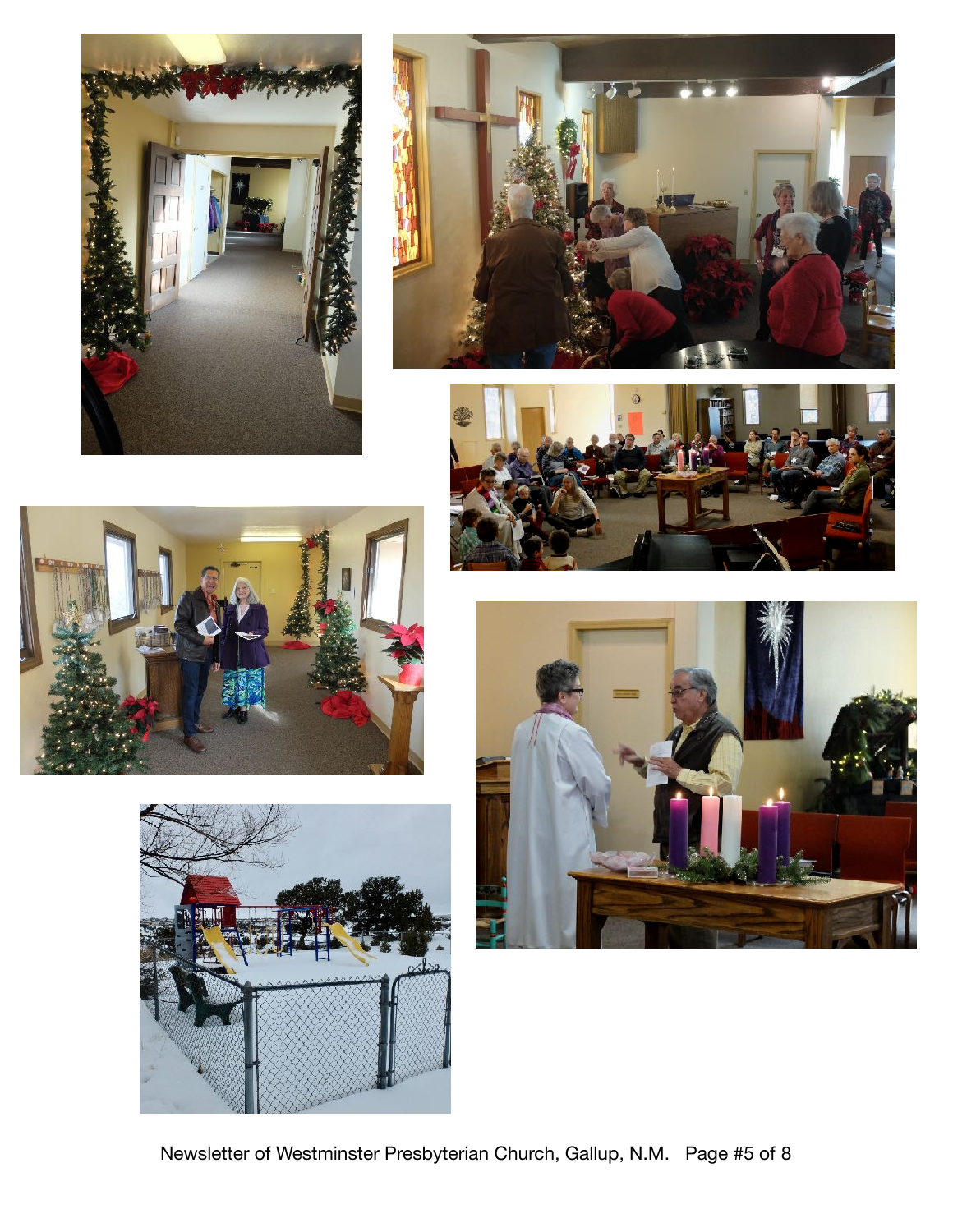## **December Session Summary**

- Meeting held **December 13, 2018** at Pam and Sharna's house.
- A festive desert celebration to honor Deacons who have served the church long and well. Heather Nasi could not make the meeting, but Eryn Hannink, Barbara Paredes, and Nicole Jones enjoyed some delicious desert and fellowship with the session.
- Resignation from session was received, with regrets, from Juliana Stravers. She was thanked for her service, and then left the meeting.
- Resignation as Treasurer was received from Valdine Brower effective January 18, 2019.
- Certificates of Membership Transfer were accepted for Anna Redsand and Lauren Heredia.
- Pam Burgess has accepted the position of Clerk of Session for one year.
- Approvals of dates for communion for the year 2019, the special offerings for 2019, the 2019 budget which will be presented to the congregation at the 2nd half of the annual meeting in January.
- Pastor's report: Pastor's activities since the last session meeting were reviewed.
- A lengthy building report was received from Sharna Sutherin including various bids she had asked for.
- The vision team report from Pam Burgess was received reporting that she will step down as chair for 2019.
- The next regular session meeting will be January 30, 2019 at the church.
- Team meetings for next year:
	- Jan 9……. Worship and Education Jan 16……Outreach, Mission, Care Giving
	- Jan 23……Property, Finance
	- Jan 30……Session, Vision Team

J. Mezoff

# **Lee and Valdine are Moving Away**

Lee and Valdine came to Gallup in 1978 with one child and found Westminster Presbyterian Church. Valdine said that they were looking for a church home. They had two more girls and raised their family within the church family. Lee has been a Ruling Elder quite a few times, and a Deacon, and has served on many of the committees of the church. Valdine has been a Deacon, also a Ruling Elder many times and most recently Clerk of Session and the Church Treasurer all at the same time.

They are escaping the cold weather of the Colorado Plateau for the warmer climate of Southern Arizona. They are moving to Casa Grande which is a little south of Phoenix.

We all wish them well, and wish them Godspeed in finding a community in their new location.



A special cake honoring Lee and Valdine's long participation in the WPC family



Eryn Hannink presents a small but memorable gift to Lee and Valdine from **Westminster** 



Lee and Valdine open their present Marcia Monterroso approves

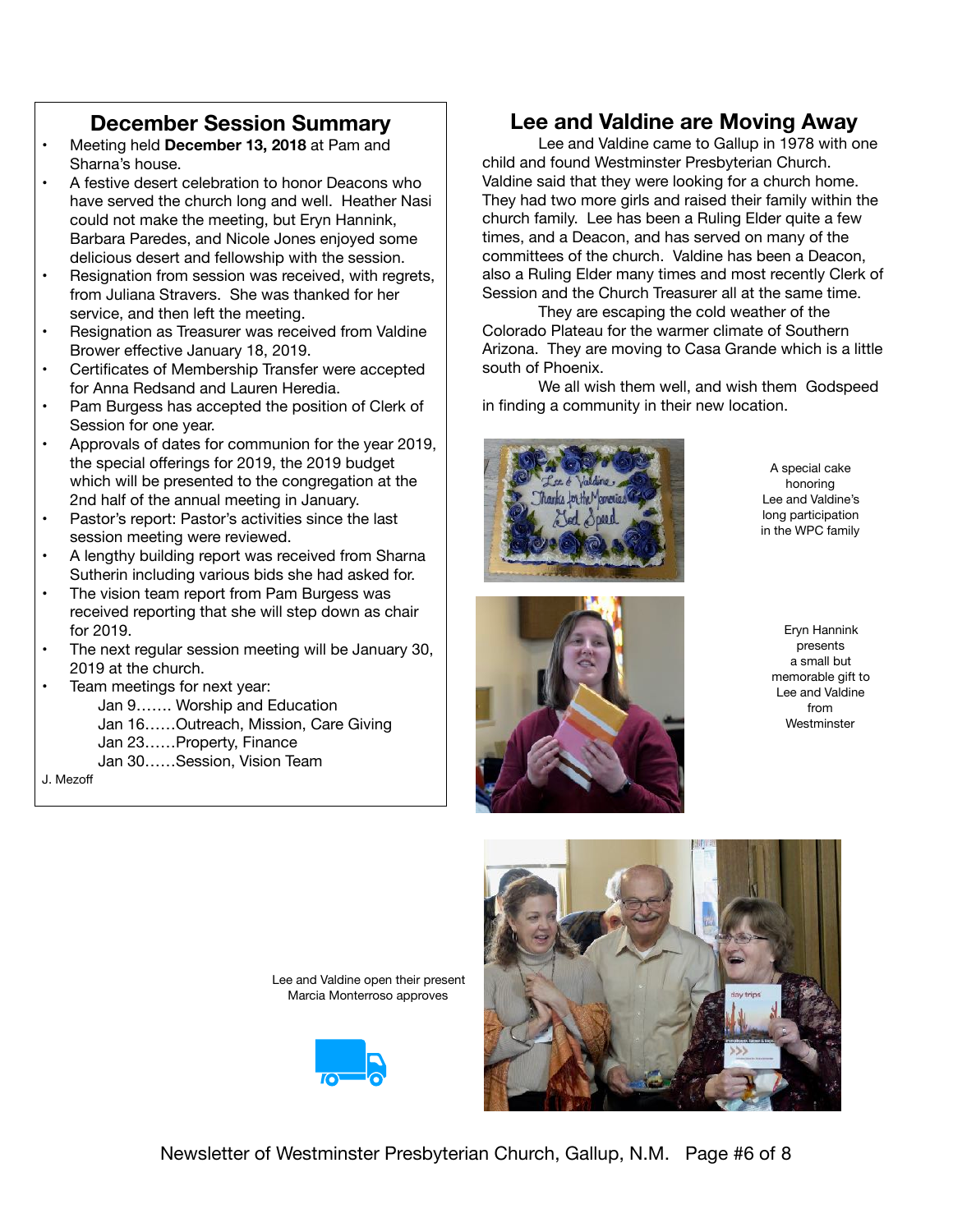## **Southwest Winds Production in 2019**

Kathy and I have agreed to continue to assemble and produce the church newsletter for another year. The change that I would like to make is to make the publication schedule more fluid. Since I will no longer be on session, I will not be at meetings taking notes for the publication. *My hope is that when each of the church committees has information or announcements that they want published in the church news letter for the congregation, that someone will send it to me.* When I have enough items to warrant a publication, then it will be assembled and published. So I envision a flexible publication schedule. We will see how well this plan works. John and Kathy Mezoff

# Moon Pictures









Pictures taken by Emily Moore through her telescope of the eclipse and blood red moon on January 20, 2-19. Thanks Emily



**Rev. Diane Hill and Rev. Lorelei Kay**  Pastors from Gallup at 2018 Witness

### **CROP Hunger Walk Update**

As previously noted the caring Gallup Community raised \$3,646 to support programs that address local food insecurity and those individuals who are victims of hurricane, earthquake, flood & fire devastation, and the many refugees worldwide. The Community Pantry received a check for **\$911.50** from Church World Service. This is the 25% local allocation. Though short of our \$1,000 goal what a great New Year's gift to the pantry from the community!

*Betsy Windisch CROP Hunger Walk Team* 

# **Sherwood Forest Farms Fund Raiser for the General Fund**

*Best Year Ever for Evergreen Sales!* 

Thank you to *everyone* who purchased an evergreen or those adorable reindeer sets this year for yourself, a family member, friends, or to help decorate the church. Our profit from the sales was **\$770.10**! This was almost double our previous profit of \$443.35 last year. Special thanks to those who helped solicit orders: **Nicole Jones and Kay & Mark Jordan**. Additional thanks to **Katy Thompson** who helped deliver orders! This year WPC sold **151** items. A special note of thanks to Katharine Nelson-Balabanis, though living in California, she continues to order gifts for family and friends across the country from this church fundraiser. For the first time this year, WPC collaborated with Harriet Adam of First United Methodist Church on case orders and remainder sales, with additional assistance from Betsy Robertson for after hours sorting and pick-up at FUMC.

*Betsy Windisch*